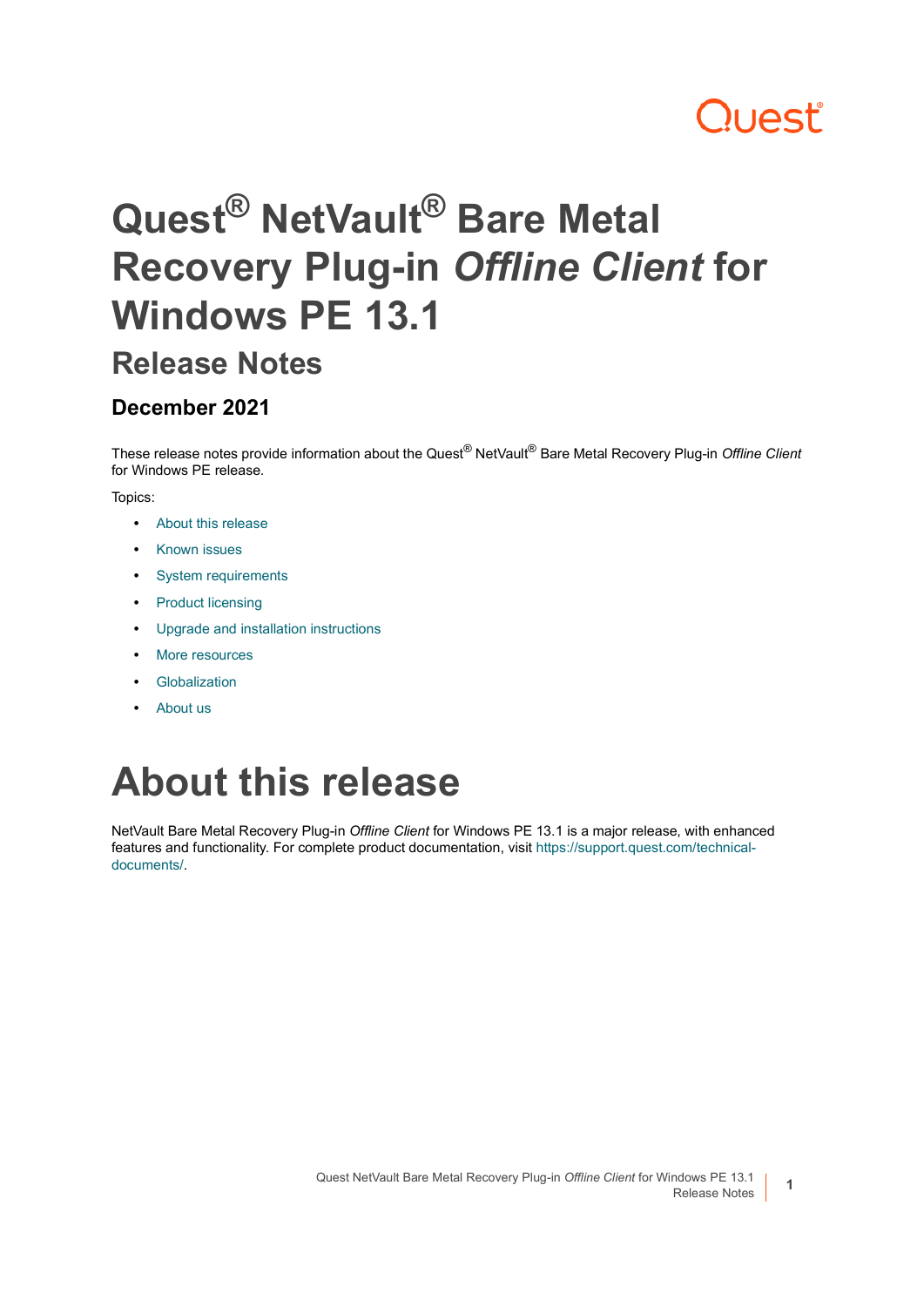### <span id="page-1-2"></span>**Known issues**

The following is a list of issues, including issues attributed to third-party products, known to exist at the time of release.

**Table 1. General known issues**

| Known issue                                                                                                                                                                                                                                                                                                                                                                                                                                                                                                                                                                                                                                                                                        | <b>Issue ID</b>                         |
|----------------------------------------------------------------------------------------------------------------------------------------------------------------------------------------------------------------------------------------------------------------------------------------------------------------------------------------------------------------------------------------------------------------------------------------------------------------------------------------------------------------------------------------------------------------------------------------------------------------------------------------------------------------------------------------------------|-----------------------------------------|
| Backing up Dynamic Disks is only supported through Disk Raw Mode.                                                                                                                                                                                                                                                                                                                                                                                                                                                                                                                                                                                                                                  | <b>DNBMR-688</b><br>(17966,<br>VDG-252) |
| Restoring a GPT partition table to a larger disk results in a new partition that is the same<br>size as the original: When a DR image is taken, the partition table is stored with it. At restore<br>time, this partition is written to the new target disk and re-creates the original disk. If you restore<br>to a disk that is larger than the original, the disk is partitioned to match the original size, which<br>can result in unused disk space. For example, if you restore a 100GB image to a 200GB disk, it<br>is partitioned for 100GB and leaves the extra space unused. You can use third-party partitioning<br>tools, such as GNU Parted or PartitionMagic, to correct this issue. | DNBMR-689<br>(17967,<br>VDG-253)        |
| Using the plug-in with NetVault Bare Metal Recovery Plug-in Offline Client for Windows<br><b>PE 10.x:</b> To complete a restore job in which the target contains a Unified Extensible Firmware<br>Interface (UEFI) partition, use a blank disk. Windows PE does not include a tool that can be<br>used to unmount the UEFI partition so that it can be overwritten during the restore; this issue<br>causes restores to fail.<br><b>Workaround:</b> Use NetVault Bare Metal Recovery Plug-in Offline Client for Windows PE 11.x or                                                                                                                                                                 | <b>DNBMR-958</b><br>(26597)             |
| later.                                                                                                                                                                                                                                                                                                                                                                                                                                                                                                                                                                                                                                                                                             |                                         |
| Performing restores of Raw format disks does not work.                                                                                                                                                                                                                                                                                                                                                                                                                                                                                                                                                                                                                                             | <b>DNBMR-1205</b>                       |
| <b>Workaround:</b> Use <b>diskpart.exe</b> to render the disk blank before beginning the restore and<br>recovery process.                                                                                                                                                                                                                                                                                                                                                                                                                                                                                                                                                                          |                                         |

### <span id="page-1-0"></span>**System requirements**

Before installing NetVault Bare Metal Recovery Plug-in *Offline Client* for Windows PE 13.1, ensure that your system meets the requirements outlined in the *Quest NetVault Compatibility Guide* available at <https://support.quest.com/technical-documents/>.

#### **Upgrade and compatibility**

For complete supported-platform information, see the *Quest NetVault Compatibility Guide*.

### <span id="page-1-1"></span>**Product licensing**

To obtain the license file for your NetVault Server environment, determine the NetVault Machine ID of your main NetVault Server. Also identify the machine IDs of any clients running application plug-ins, such as Oracle, MySQL, PostgreSQL, SQL Server, and Exchange.

You can use the License Management page to install the product license files.

- **•** [Obtaining a machine ID](#page-2-3)
- **•** [Installing a license file](#page-2-4)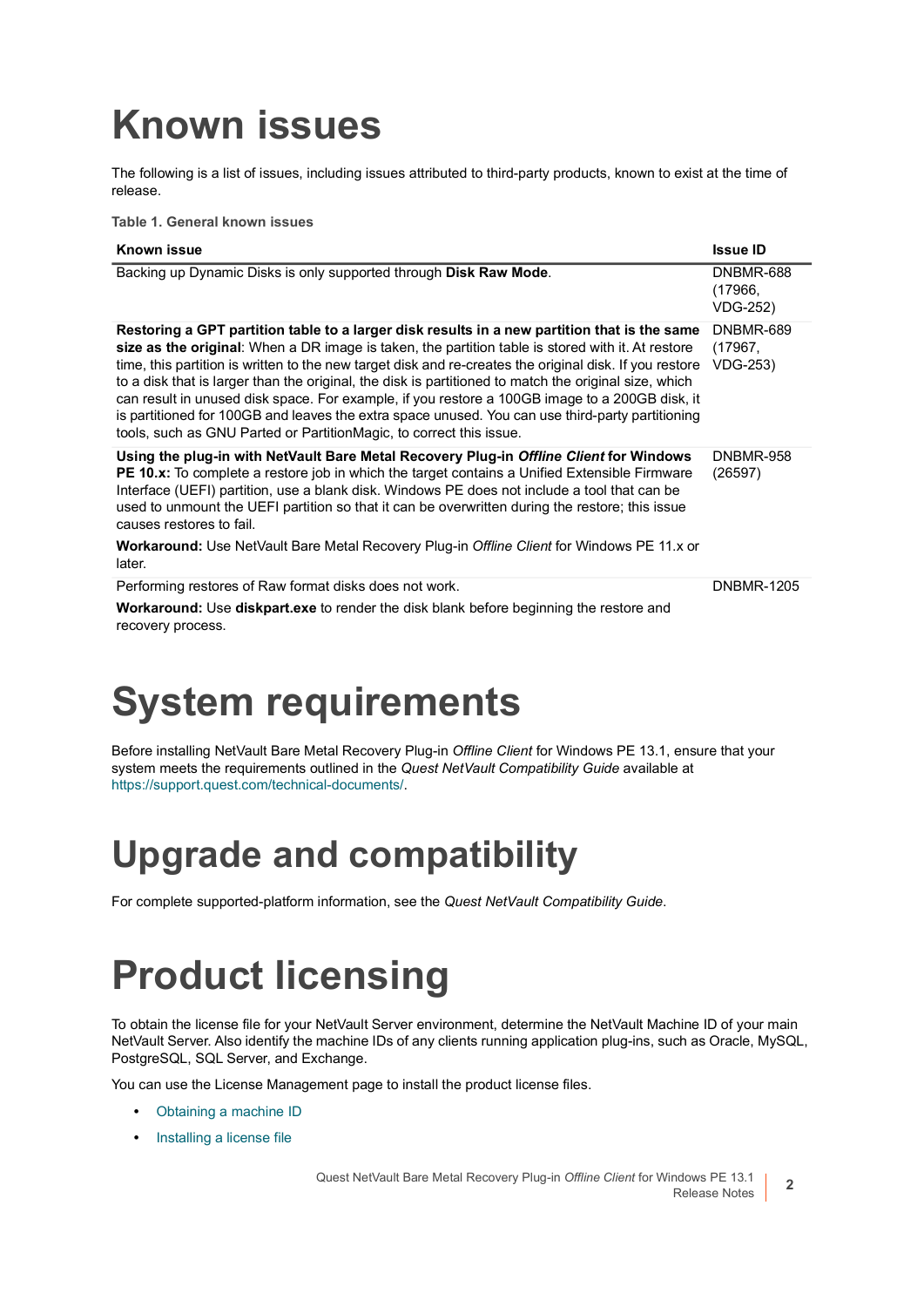#### <span id="page-2-3"></span>**Obtaining a machine ID**

- 1 Start the NetVault WebUI.
- 2 In the Navigation pane, click **License Management**.
- 3 In the **Clients Details** list, note the machine ID for the applicable Server or Client entry.

#### <span id="page-2-4"></span>**Installing a license file**

- 1 In the **Navigation** pane, click **License Management**.
- 2 On the **License Management** page, click **Install License**.

Because the NetVault WebUI is tied to a specific NetVault Server and all licenses are installed on the NetVault Server, the program automatically installs the license on the correct machine.

- 3 In the **Choose License File/s** dialog box, click **Select a file**, point to the **".dlv"** file that contains the license key, and click **Open**.
- 4 In the dialog box, click **OK** to apply the selected license file.

After the key is applied successfully, a message is displayed.

5 To dismiss the message, click **X**.

### <span id="page-2-0"></span>**Upgrade and installation instructions**

For upgrade and installation instructions, see the *Quest NetVault Bare Metal Recovery Plug-ins User's Guide*.

#### <span id="page-2-1"></span>**More resources**

Additional information is available from the following:

- **•** [Online product documentation](https://support.quest.com/technical-documents/)
- **•** [NetVault community](https://www.quest.com/community/products/netvault/)

# <span id="page-2-2"></span>**Globalization**

This section contains information about installing and operating this product in non-English configurations, such as those needed by customers outside of North America. This section does not replace the materials about supported platforms and configurations found elsewhere in the product documentation.

This release supports any single-byte or multi-byte character set. It supports simultaneous operation with multilingual data. This release is targeted to support operations in the following regions: North America, Western Europe and Latin America, Central and Eastern Europe, Far-East Asia, Japan.

The release is localized to the following languages: Chinese (Simplified), French, German, Japanese, Korean.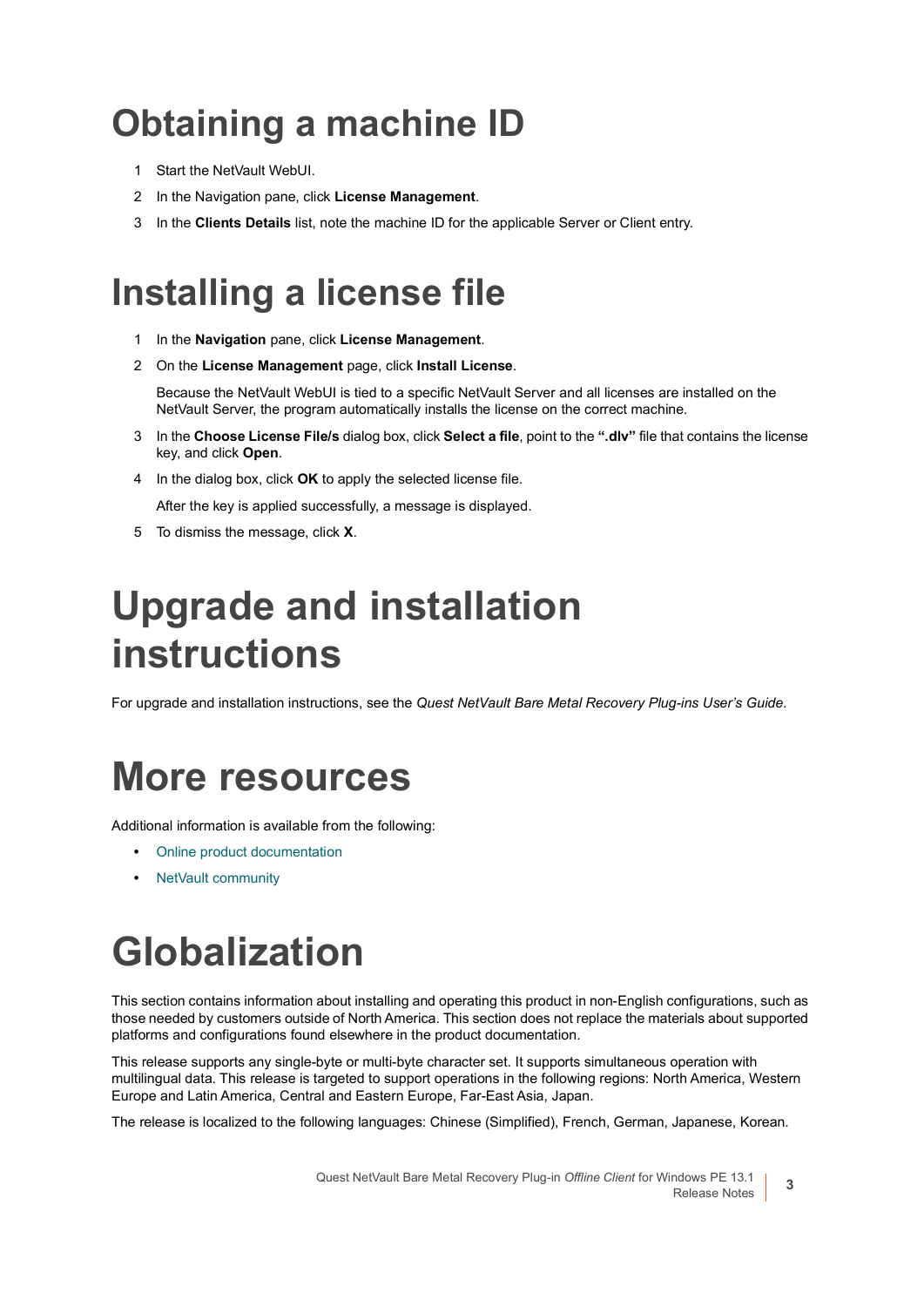#### <span id="page-3-0"></span>**About us**

Quest provides software solutions for the rapidly-changing world of enterprise IT. We help simplify the challenges caused by data explosion, cloud expansion, hybrid datacenters, security threats, and regulatory requirements. We are a global provider to 130,000 companies across 100 countries, including 95% of the Fortune 500 and 90% of the Global 1000. Since 1987, we have built a portfolio of solutions that now includes database management, data protection, identity and access management, Microsoft platform management, and unified endpoint management. With Quest, organizations spend less time on IT administration and more time on business innovation. For more information, visit [www.quest.com](https://www.quest.com/company/contact-us.aspx).

#### **Technical support resources**

Technical support is available to Quest customers with a valid maintenance contract and customers who have trial versions. You can access the Quest Support Portal at [https://support.quest.com.](https://support.quest.com)

The Support Portal provides self-help tools you can use to solve problems quickly and independently, 24 hours a day, 365 days a year. The Support Portal enables you to:

- **•** Submit and manage a Service Request.
- **•** View Knowledge Base articles.
- **•** Sign up for product notifications.
- **•** Download software and technical documentation.
- **•** View how-to-videos.
- **•** Engage in community discussions.
- **•** Chat with support engineers online.
- **•** View services to assist you with your product.